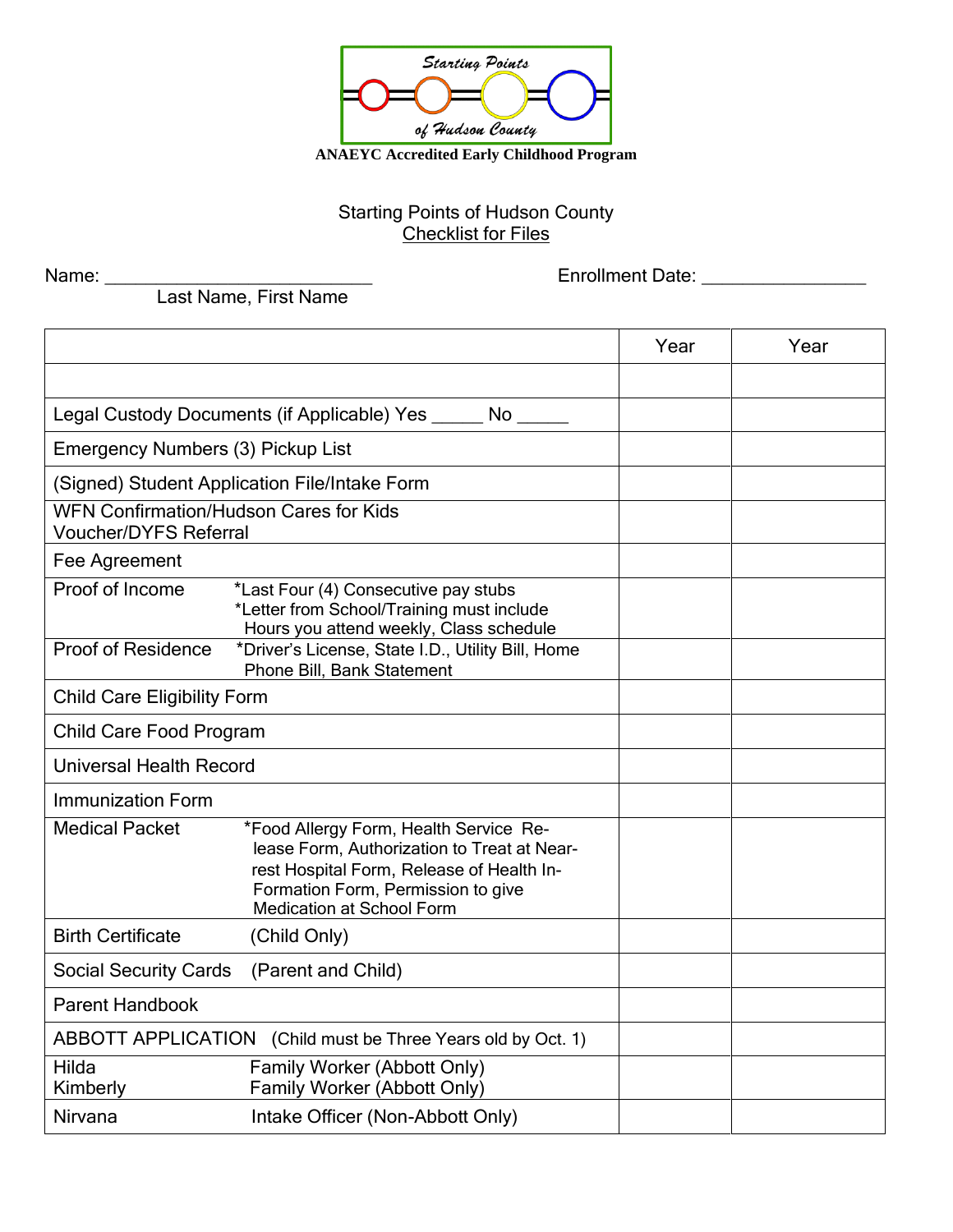

**ANAEYC Accredited Early Childhood Program** 

# **Student Information**

|                                                 | Ethnicity:                                                                               |
|-------------------------------------------------|------------------------------------------------------------------------------------------|
| Social Security #: ______________               | Sex: Female Male                                                                         |
| Family Size: _______                            | WFNJ/TCC _____ CCAP/ARRA _______ CPS or PACC ______ ABBOTT<br>(Type of Service Provided) |
| Guardian Information:                           |                                                                                          |
| Mother/Legal Guardian:                          | Father/Legal Guardian:                                                                   |
|                                                 |                                                                                          |
|                                                 |                                                                                          |
|                                                 | Phone #: ________________________                                                        |
|                                                 |                                                                                          |
| Fee Information:<br>Weekly: ___________________ | Monthly: ___________________                                                             |
| PRS Information:                                |                                                                                          |
|                                                 |                                                                                          |
|                                                 | Phone #: ________________________                                                        |
|                                                 |                                                                                          |
| <b>Emergency Medical Information:</b>           |                                                                                          |
| Allergies:                                      |                                                                                          |
|                                                 |                                                                                          |
|                                                 |                                                                                          |
|                                                 |                                                                                          |
|                                                 |                                                                                          |
|                                                 |                                                                                          |
|                                                 |                                                                                          |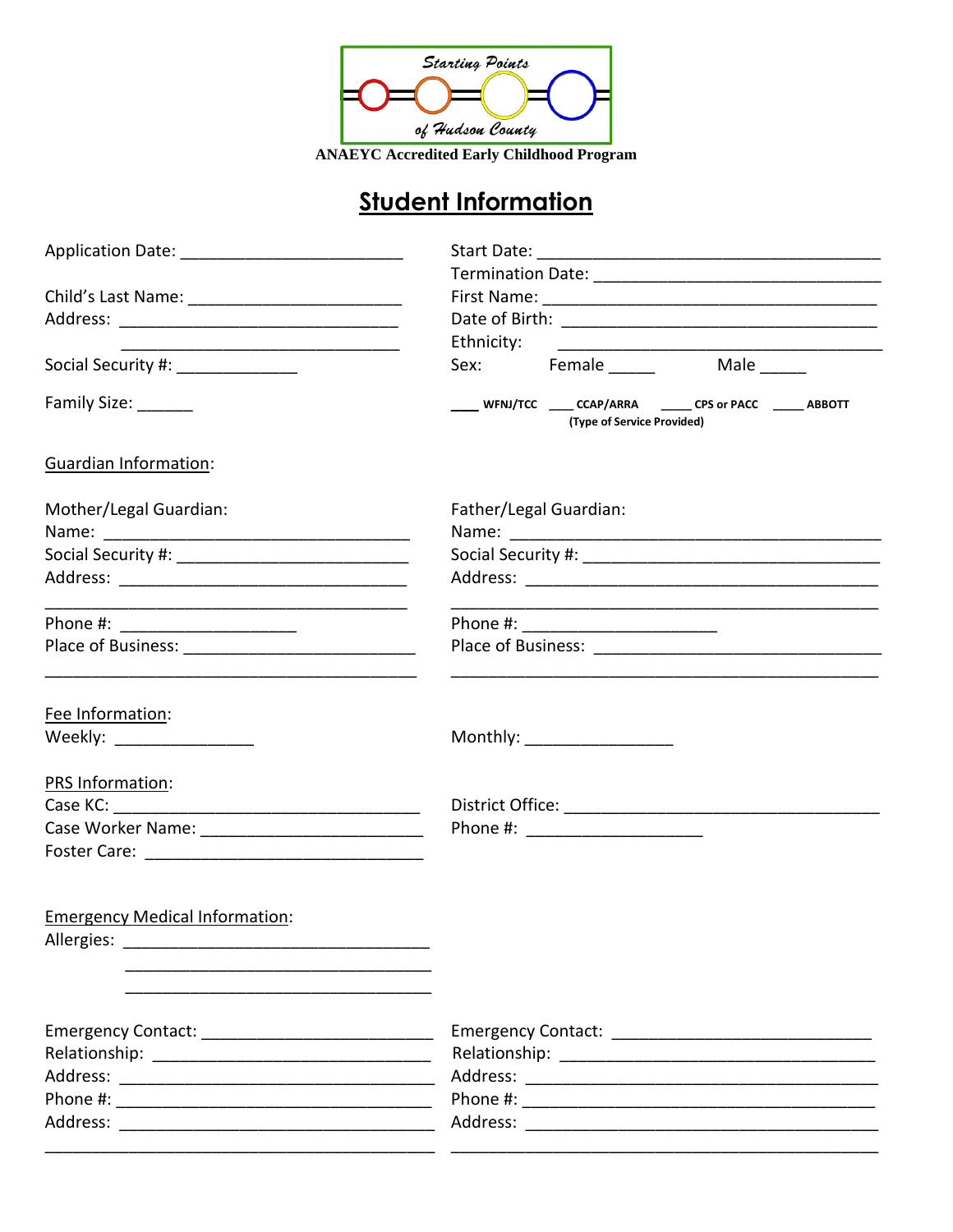

**Room Number:**

**Address:**

**Child's Name: Date of Birth:**

| <u>.</u>             |                       |
|----------------------|-----------------------|
| <b>Mother's Name</b> | <b>Work Number:</b>   |
|                      | <b>Cell Number:</b>   |
|                      | <b>Email Address:</b> |
| <b>Father's Name</b> | <b>Work Number:</b>   |
|                      | <b>Cell Number:</b>   |
|                      | <b>Email Address:</b> |

**In case of emergency, the following (3) three people may act in my behalf:**

| <b>Full Name</b> | <b>Address</b> | <b>Phone Number</b> | <b>Relationship to Child</b> |
|------------------|----------------|---------------------|------------------------------|
|                  |                |                     |                              |
|                  |                |                     |                              |
|                  |                |                     |                              |

**The following people are permitted to pick up my child:**

| <b>Full Name</b> | <b>Address</b> | <b>Phone Number</b> | <b>Relationship to Child</b> |
|------------------|----------------|---------------------|------------------------------|
|                  |                |                     |                              |
|                  |                |                     |                              |
|                  |                |                     |                              |
|                  |                |                     |                              |
|                  |                |                     |                              |

**\_\_\_\_\_\_\_\_\_\_\_\_\_\_\_\_\_\_\_\_\_\_\_\_\_\_\_\_\_\_\_\_\_\_\_\_ \_\_\_\_\_\_\_\_\_\_\_\_\_\_\_\_\_\_\_\_\_\_\_\_\_\_\_\_\_**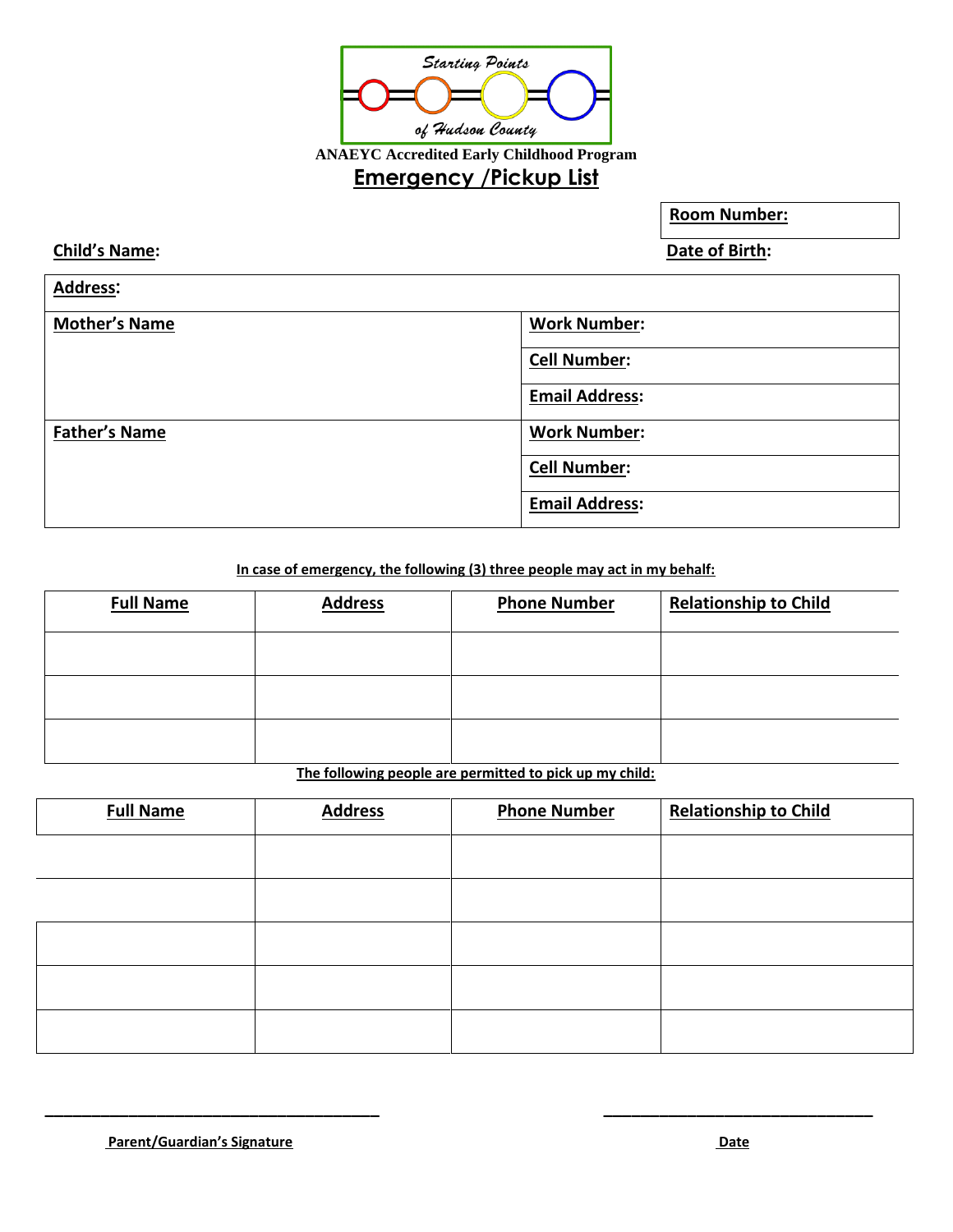

This brief survey is designed to help us get to know your family better to ensure that we provide the best service to you and your family.

| 1. |                                              |                                                               |                               |                                                                                                     |
|----|----------------------------------------------|---------------------------------------------------------------|-------------------------------|-----------------------------------------------------------------------------------------------------|
| 2. | About your family:                           |                                                               |                               |                                                                                                     |
|    | $\bullet$                                    |                                                               |                               |                                                                                                     |
|    | $\bullet$                                    |                                                               |                               |                                                                                                     |
|    |                                              |                                                               |                               | Sibling's Name(s) and Age (s): $\_\_\_\_\_\_\_\_\_\_\_\_$                                           |
|    | $\bullet$                                    |                                                               |                               |                                                                                                     |
| 3. |                                              |                                                               |                               |                                                                                                     |
| 4. |                                              | What language(s) do you speak at home? (Check all that apply) |                               |                                                                                                     |
|    | English<br>$\circ$                           | Spanish                                                       | French                        |                                                                                                     |
|    | Arabic<br>$\circ$                            | Vietnamese                                                    | Fulani                        |                                                                                                     |
|    | Tagalog<br>$\circ$                           | Creole                                                        | Other(s)                      |                                                                                                     |
|    | 5. What is your religion?                    |                                                               |                               |                                                                                                     |
|    | Christian<br>$\circ$                         | Muslim                                                        | Hindu                         |                                                                                                     |
|    | <b>Buddhist</b><br>$\circ$                   | Agnostic                                                      |                               |                                                                                                     |
| 6. | weekends?                                    |                                                               |                               | What activities do your child and family enjoy together outside of day care, during the week and on |
|    | Enjoy the park<br>$\circ$                    | Travel to places of interest                                  |                               | Visit family and friends                                                                            |
|    | Go to events<br>$\circ$                      | Watch TV/Go to the Movies                                     |                               | Play games at home                                                                                  |
|    | Outdoor activities/Sports Talking<br>$\circ$ |                                                               |                               | Other                                                                                               |
| 7. | County?                                      |                                                               |                               | How do you think you will be able to participate in your child's time at Starting Points of Hudson  |
|    | Volunteer occasionally<br>$\circ$            |                                                               | <b>Attend Parent Meetings</b> | <b>Attend Workshops</b>                                                                             |
|    | Attend class presentations<br>$\circ$        | Chaperone trips                                               |                               | Other                                                                                               |
|    |                                              | What are your concerns or goals for your child?               |                               |                                                                                                     |

\_\_\_\_\_\_\_\_\_\_\_\_\_\_\_\_\_\_\_\_\_\_\_\_\_\_\_\_\_\_\_\_\_\_\_\_\_\_\_\_\_\_\_\_\_\_\_\_\_\_\_\_\_\_\_\_\_\_\_\_\_\_\_\_\_\_\_\_\_\_\_\_\_\_\_\_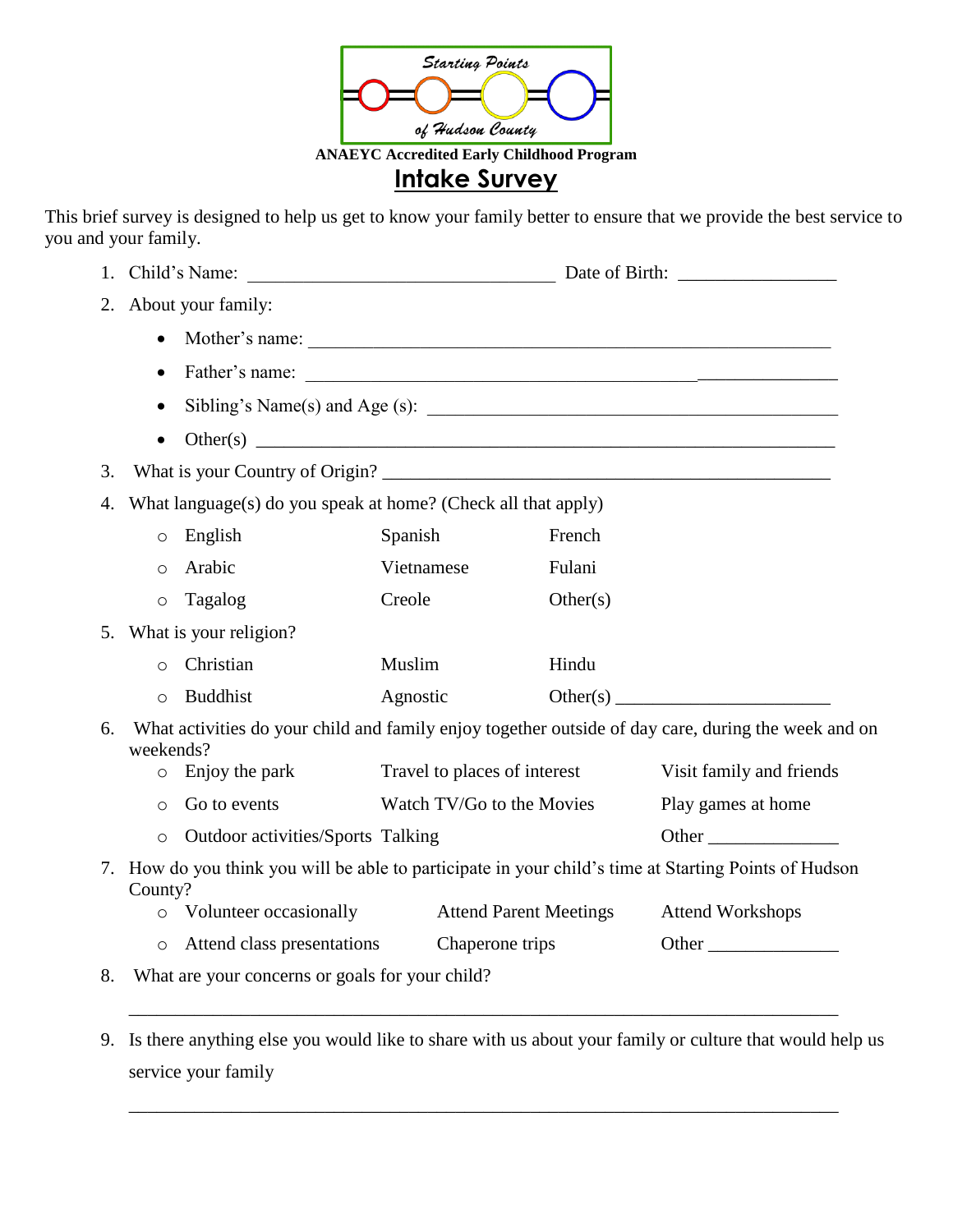

#### **WALKING FIELD TRIP PERMISSION**

**School Year: \_\_\_\_\_\_\_ ROOM NO: \_\_\_\_\_\_\_** 

I give permission for my child, \_\_\_\_\_\_\_\_\_\_\_\_\_\_\_\_\_\_\_\_\_\_\_\_\_\_\_\_\_\_\_\_\_\_\_\_\_\_\_\_\_\_\_\_\_\_\_\_\_\_\_\_

Child's Name

to participate in walking trips throughout the school year (summer included) when planned by the staff as a regular part of the children's program/curriculum

I understand that no such trip will occur unless there is a safe Child/Adult ratio and that no trip will exceed one-half mile to and from the center.

Children will not leave on walking trips before 9:00 a.m. or after 3:00 p.m.

\_\_\_\_\_\_\_\_\_\_\_\_\_\_\_\_\_\_\_\_\_\_\_\_\_\_\_\_\_\_\_\_\_\_\_ \_\_\_\_\_\_\_\_\_\_\_\_\_\_\_\_\_\_

Signature Date Date Date

Walking Field Trip Permission FRM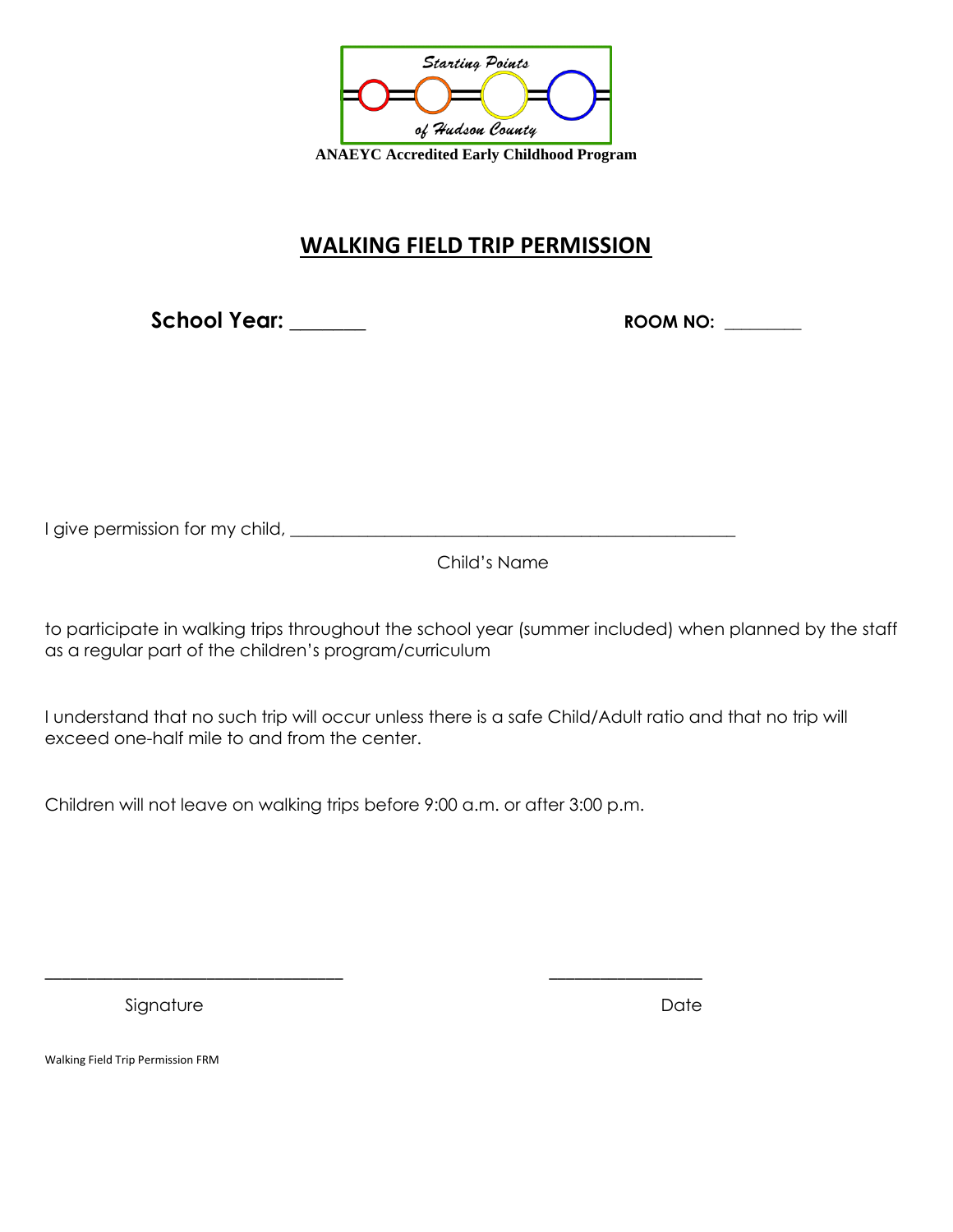

### **Photo Consent Form**

My child, the same consent to be involved in any picture taking or video productions of Starting Points of Hudson County deem justifiable by the Starting Points of Hudson County Administration.

This consent will continue throughout the length of my child's participation in the Starting Points of Hudson County Program.

\_\_\_\_\_\_\_\_\_\_\_\_\_\_\_\_\_\_\_\_\_\_\_\_\_\_\_\_\_\_ \_\_\_\_\_\_\_\_\_\_\_

Parent/Guardian Signature **Date** Date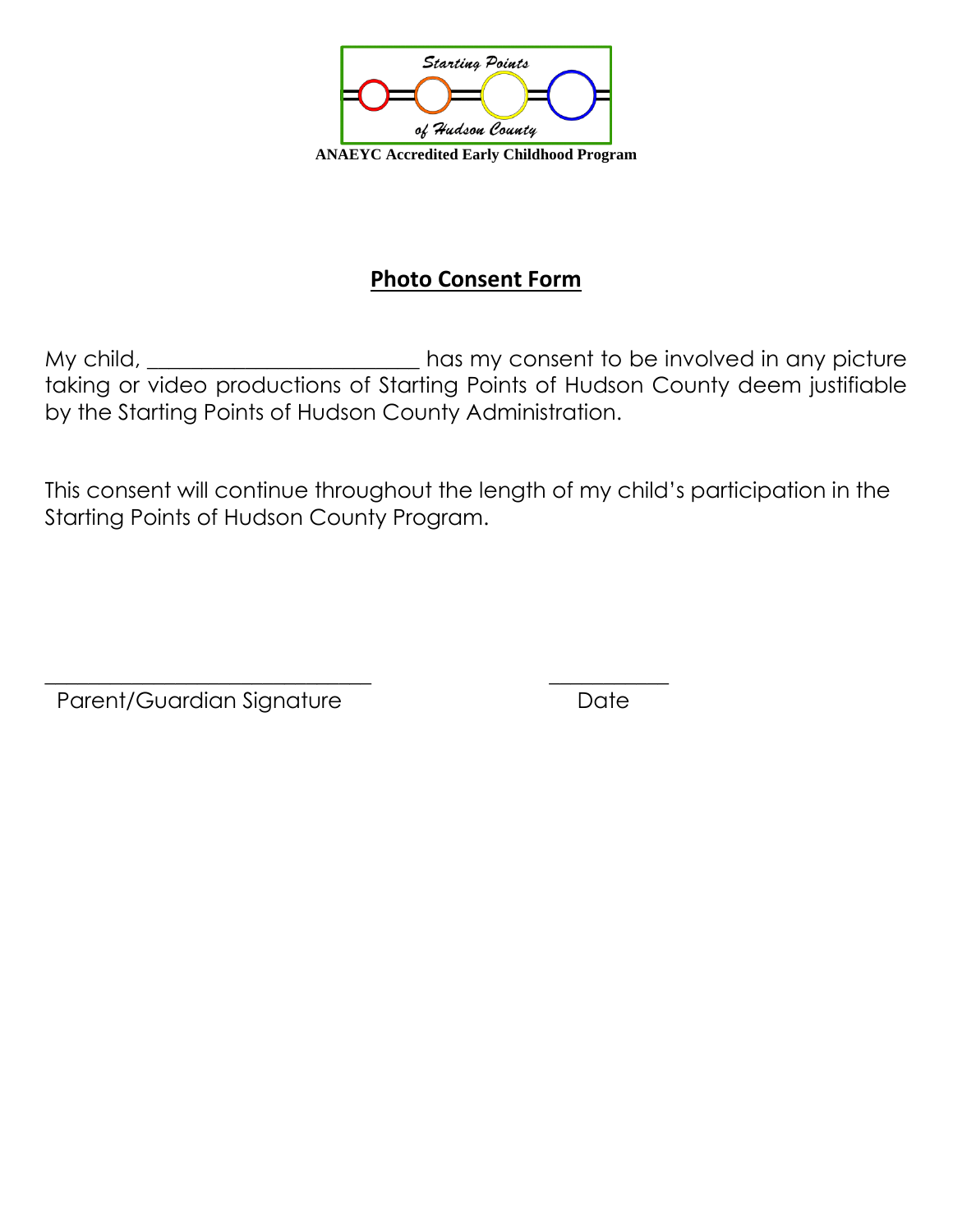

Toilet training is a difficult task. It requires a great deal of effort from the child and patience and support from parents. Our policy recognizes that children between 18-24 months begin showing signs of readiness to be toilet trained.

We also recognize that toilet training is a gradual process. However, once a child shows signs of readiness, it is time for your child to be fully trained. By age 2 1/2 we would expect that your child is fully potty trained as indicated by use of underwear and verbalization of need to use the bathroom. We encourage you to be positive, consistent, and supportive as your child attempts this milestone in his/her life. We will do all we can to assist you with this process.

Sincerely,

Nirvana Shaw

Intake Officer

I have read and understand that if my child is not potty trained by age 2 1/2 he/she may be withdrawn for the program until he/she is ready.

Parent/Guardian Printed name **Date** Date **Date** 

\_\_\_\_\_\_\_\_\_\_\_\_\_\_\_\_\_\_\_\_\_\_\_\_\_\_\_\_\_ \_\_\_\_\_\_\_\_\_\_\_\_\_\_\_\_\_\_\_\_

\_\_\_\_\_\_\_\_\_\_\_\_\_\_\_\_\_\_\_\_\_\_\_\_\_\_\_\_\_\_ \_\_\_\_\_\_\_\_\_\_\_\_\_\_\_\_\_\_\_\_ Parent/Guardian Signature **Date** Date Date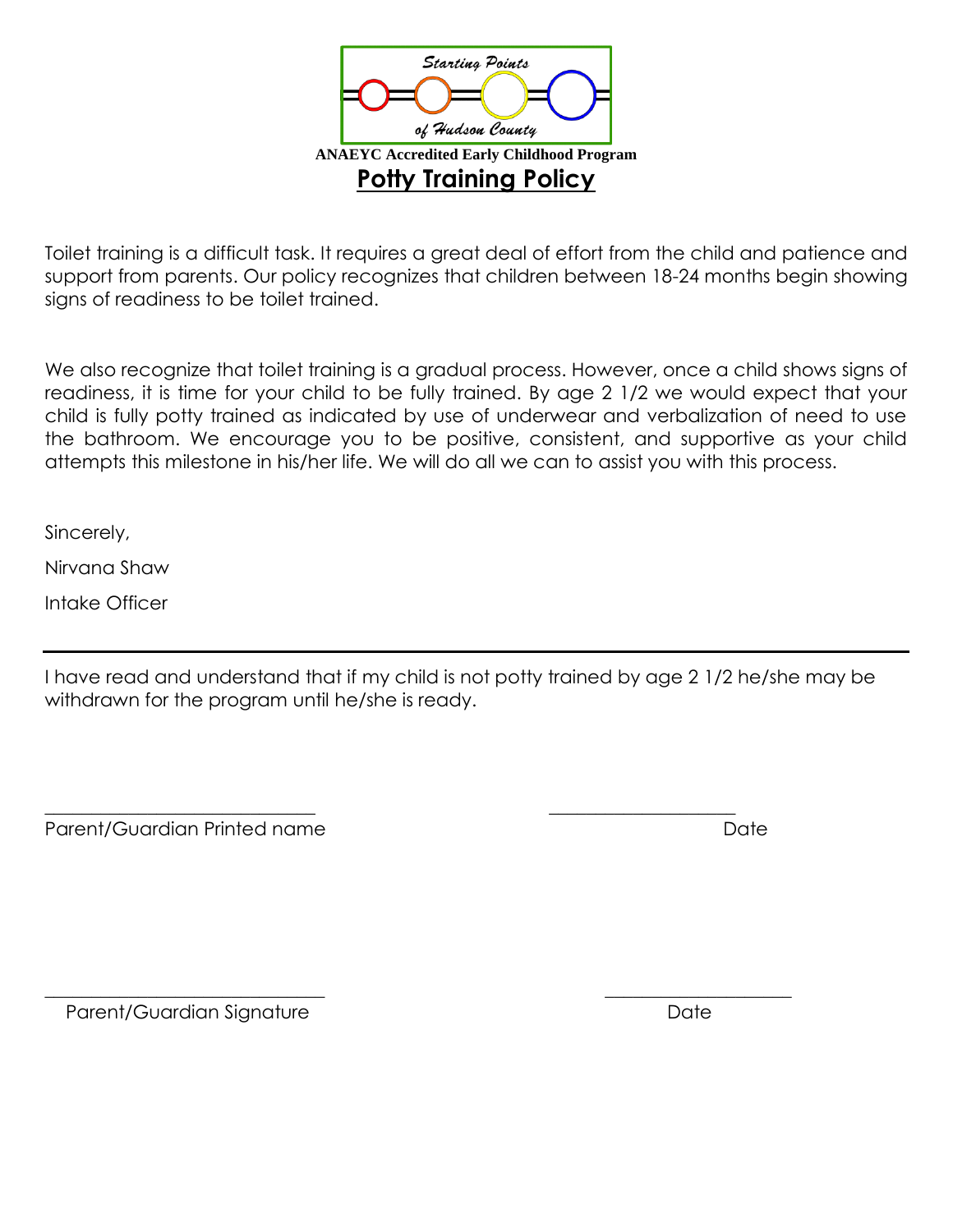

**Welcome to Starting Points of Hudson County! This is a quick overview of your child's first day with us!**

**First Day** – (Half Day with Parental Supervision)

Parent, guardian or escort must stay with the child in their classroom until dismissal at 12:00 noon.

**Second Day** – (Half Day without Parental Supervision)

Child is dismissed at 12:00 noon, and must be picked up by parent, guardian or an individual on their pickup list.

**Third Day** – (Child's First Full Day)

Child may be picked up between 2:30 p.m. - 6:00 p.m.

I am aware of the schedule policy for my child who is entering Starting Points of Hudson County.

\_\_\_\_\_\_\_\_\_\_\_\_\_\_\_\_\_\_\_\_\_\_\_\_\_\_\_\_\_\_\_\_\_ \_\_\_\_\_\_\_\_\_\_\_\_\_\_\_\_\_\_\_

Parent/Guardian's Signature Date Date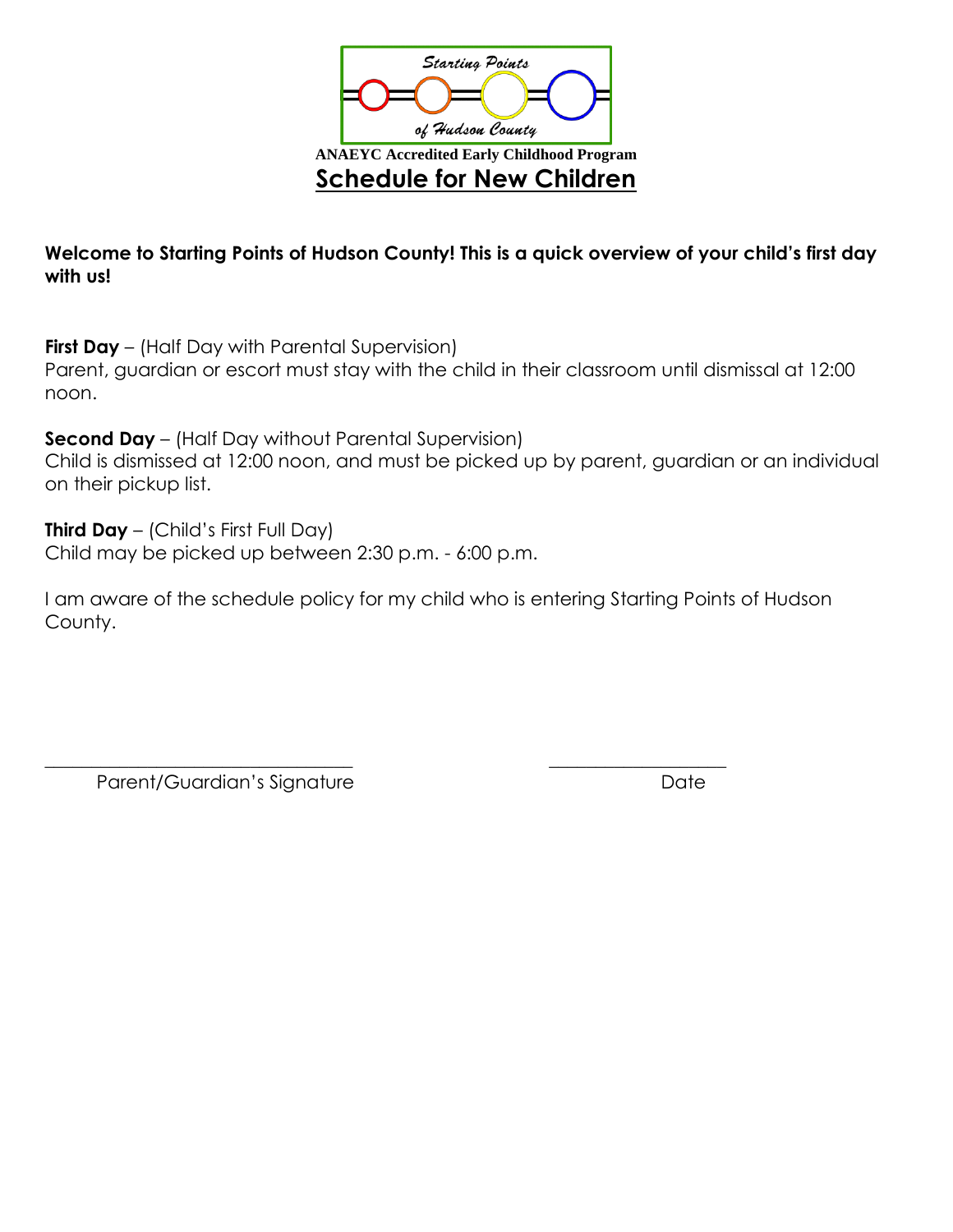

**ANAEYC Accredited Early Childhood Program**

**In order to ensure that our new parents/guardians clearly understand the procedures and policies of the center; we ask all parents/guardians to read the Parent Handbook enclosed with the application packet and also to initial the following important items:**

- **\_\_\_** 1. Parents are responsible for payment by the first Friday of each month.
- \_\_\_ 2. There is no reduction in fees for absences or vacations except in case of extended illness of the child. The Intake Officer should be notified if such a situation occurs.
- \_\_\_ 3. I understand that: A. I must walk into the building with my child each day and make certain the teacher knows that he/she is there. I will sign them in and swipe in where applicable. Older siblings (under 16) are not permitted to bring or pickup children.
	- B. I or a responsible designated adult will walk into the building to pickup my child(ren) and inform the teacher that we are leaving; and sign them out and swipe out where applicable.
- \_\_\_ 4. I give consent for my child(ren) to ride public transportation or the contracted school bus to go on field trips.
- 5. Keep child(ren) home with the following:
	- ➢ Fever over 101 degrees
	- ➢ Diarrhea or vomiting in the previous 24 hour period
	- ➢ Children too sick to participate on full programs, including Outside play.

If any of the above symptoms are present, your child(ren) would need to stay home.

- \_\_\_ 6. All preschool children need a complete change of clothing (shirt, pants, underwear, socks) and a blanket at the center at all times, with child's name on each item. \*\*Note – Please make sure all of your child's clothing are labeled with their name.\*\*
- \_\_\_ 7. Parents need to inform the center of the changes in address, phone number, employ ment, emergency information or any change in family situations.
- \_\_\_ 8. Parents are expected to pickup child(ren) before closing time at 6:00 p.m. A late fee of \$1.00 a minute is assessed after 6:00 p.m.
- \_\_\_ 9. No medication can be administered to a child without written consent instructions from the doctor.
	- \_\_\_10. The Intake Officer is to be notified **TWO WEEKS IN ADVANCE** before the child is to be withdrawn. Parents are required to give these two weeks regardless of when the child leaves the center.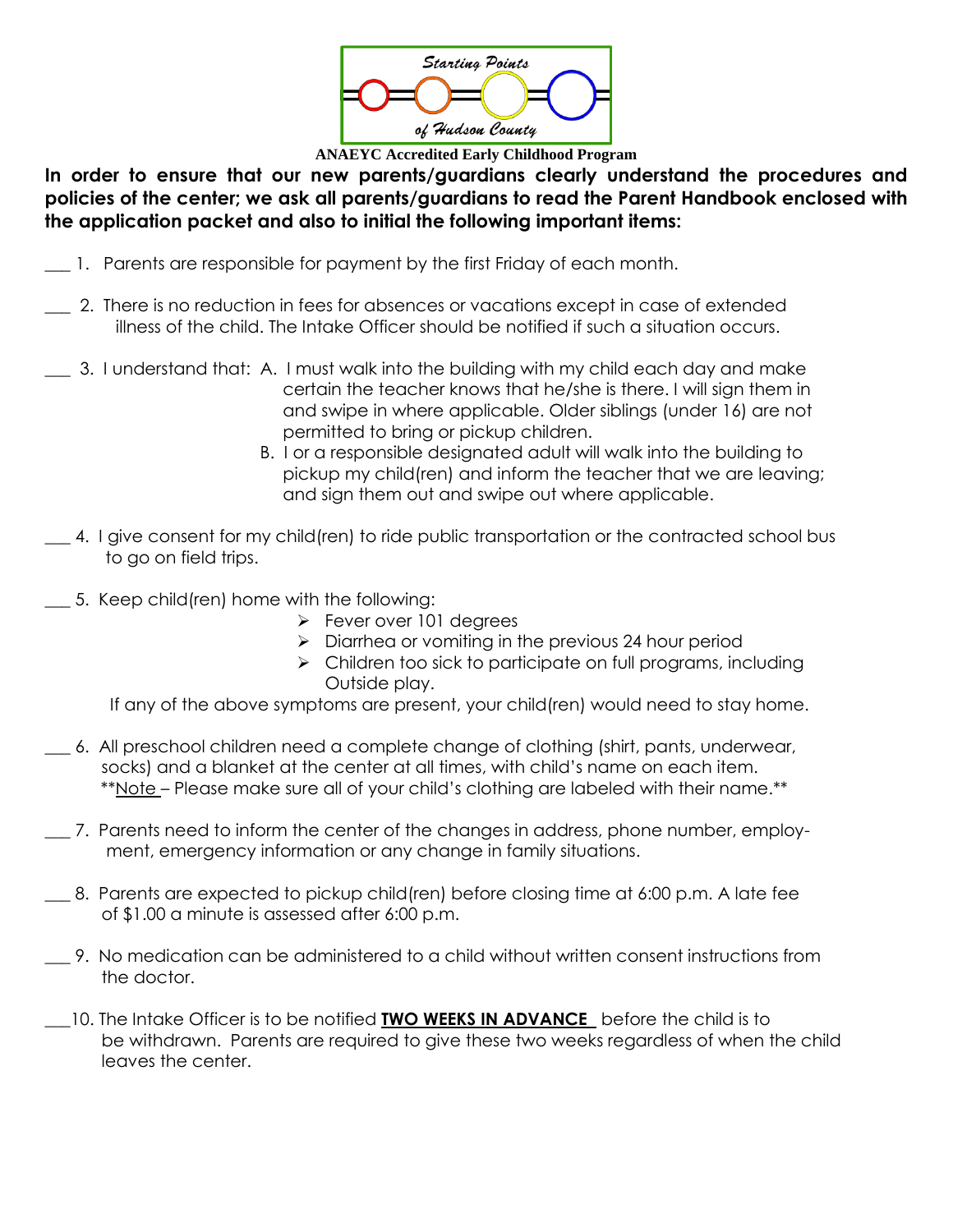

### **Rules and Regulations**

I have reviewed the rules and regulations of the Starting Points of Hudson County and understand that/we am/are responsible for adhering to the policies and rules of the Starting Points of Hudson County. I/we further understand that failure to comply with the program's policies and rules may be grounds for my child's termination from the daycare center.

Parent/Guardian's Signature Date

\_\_\_\_\_\_\_\_\_\_\_\_\_\_\_\_\_\_\_\_\_\_\_\_\_\_\_\_\_\_\_\_\_\_\_

Yo he hecho una revision sobre las reglas y normas de Starting Points of Hudson County que intiendo que yo nosotros, soy o somos responsables en adherimos y complir las mismas. Yo o nosotros entendemos que, en caso de no seguir estas reglas, pueden causar la terminacion de mis ninos/as del programa.

> \_\_\_\_\_\_\_\_\_\_\_\_\_\_\_\_\_\_\_\_\_\_\_\_\_\_\_\_\_\_\_\_\_\_\_\_\_\_ Firma del Padre o Madre Fecha